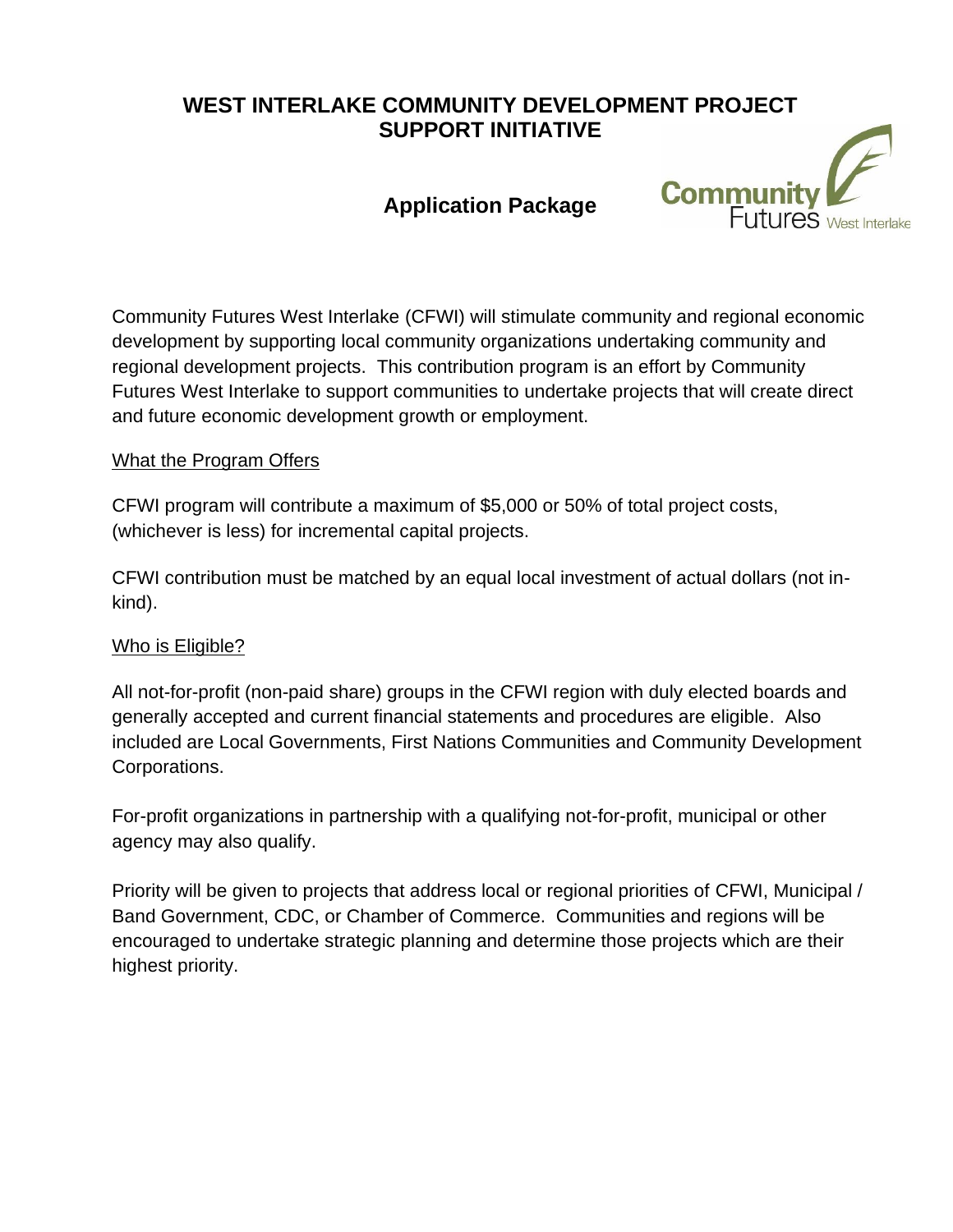## How to Apply

Review the Criteria/Guidelines below and complete the attached application form and return it to CFWI before the **deadline of 12:00 pm, Monday, June 6, 2022**.

### Please include:

-The most recent audited/approved annual return or financial statement.

-Details of your organizational structure (board members, history, current financial statements, partners).

-Any attachments that would help explain your project or confirm local support and financial commitments (diagrams, drawings, letters of support, planning documents, quotes, etc.).

### **Guidelines**

Priority will be given to those projects that create permanent capital development or undertake economic development projects and strategies, and those projects that have a permanent impact on the community. (We will not fund normal operations, staff, maintenance, equipment, or event budgets).

Only new or incremental projects will be considered. To be considered incremental to the activities already being undertaken, it must be a new initiative or project phase.

All projects must create direct employment, indirect employment spin-offs, or directly lead to the attraction of new residents or visitors, by making the community more attractive to them.

The contribution matching dollars must be with local dollars at least equal to the CFWI share (there must be a local investment). Local contribution must be in terms of money or tangible products, not in-kind.

Local contributions must be evidenced and disbursal will not be made without evidence of paid bills.

Funded projects/initiatives must be accessible and available for everyone, not for a specific social or single recreation group.

Projects could be local or regional in scope and partnerships are strongly encouraged.

Organizations must promote the contribution made by the CF program (such as permanent signage). Signage to be supplied.

Send your completed application, or for more information contact:

**Community Futures West Interlake Inc. Box 68 Ashern, Manitoba R0C 0E0 E-mail: admin@westinterlake.com Phone: 204-768-3351 Fax: 204-768-3489**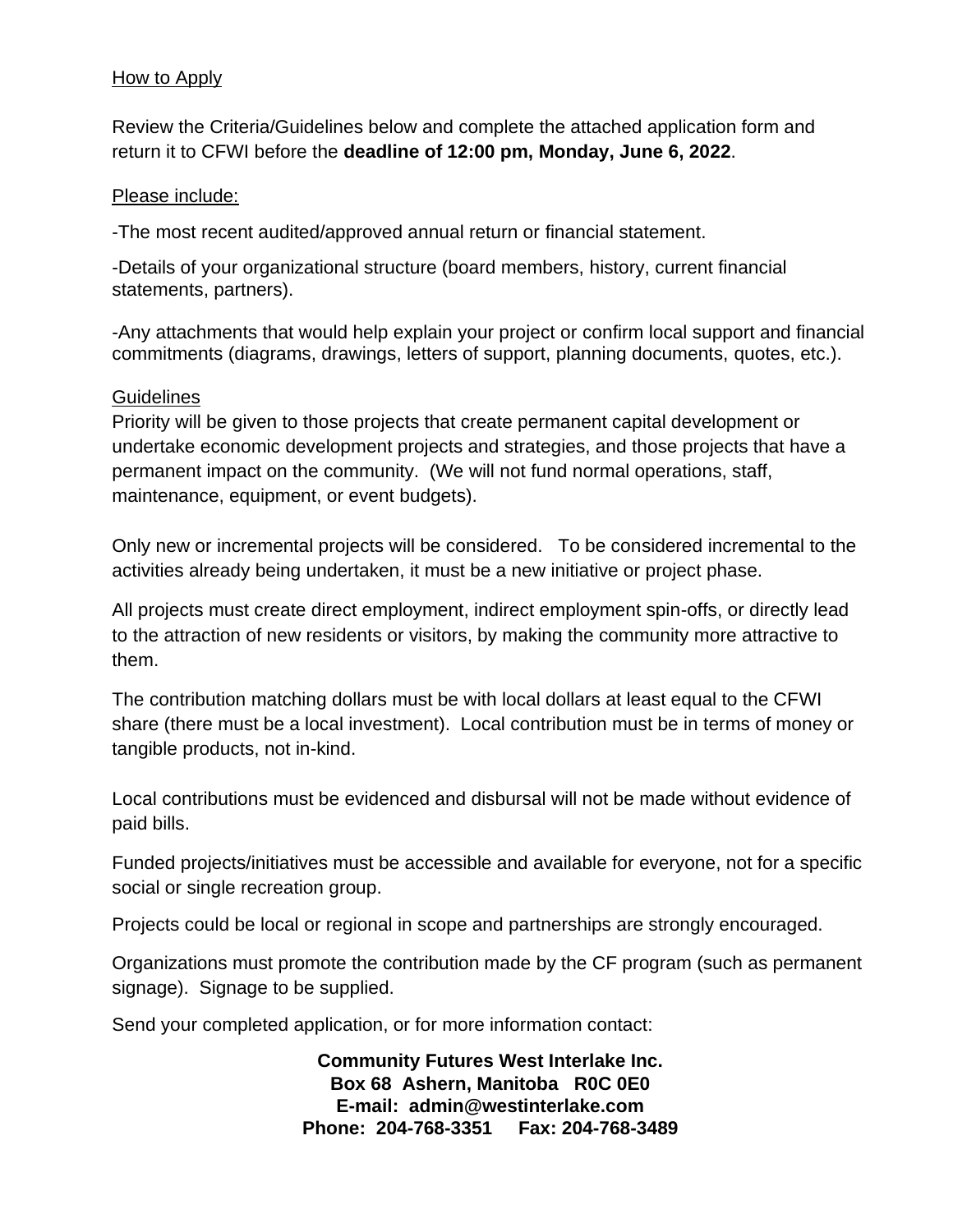| <b>Mailing Address:</b>                                                                 |      |                    |  |                                                                                                                                                                                                                                                                                                                                                                                                                 |  |
|-----------------------------------------------------------------------------------------|------|--------------------|--|-----------------------------------------------------------------------------------------------------------------------------------------------------------------------------------------------------------------------------------------------------------------------------------------------------------------------------------------------------------------------------------------------------------------|--|
| Box #                                                                                   | Town | <b>Postal Code</b> |  | <b>Email Address</b>                                                                                                                                                                                                                                                                                                                                                                                            |  |
|                                                                                         |      |                    |  | <b>Phone:</b> $\begin{pmatrix} 1 & 1 \\ 0 & 0 \end{pmatrix}$ $\begin{pmatrix} 1 & 1 \\ 0 & 1 \end{pmatrix}$ $\begin{pmatrix} 1 & 1 \\ 0 & 1 \end{pmatrix}$ $\begin{pmatrix} 1 & 1 \\ 0 & 1 \end{pmatrix}$ $\begin{pmatrix} 1 & 1 \\ 0 & 1 \end{pmatrix}$ $\begin{pmatrix} 1 & 1 \\ 0 & 1 \end{pmatrix}$ $\begin{pmatrix} 1 & 1 \\ 0 & 1 \end{pmatrix}$ $\begin{pmatrix} 1 & 1 \\ 0 & 1 \end{pmatrix}$ $\begin{$ |  |
|                                                                                         |      |                    |  |                                                                                                                                                                                                                                                                                                                                                                                                                 |  |
|                                                                                         |      |                    |  |                                                                                                                                                                                                                                                                                                                                                                                                                 |  |
| priorities (start date, overall project, end date):<br>(Attach drawings and/or quotes.) |      |                    |  | Brief Description of Project; and how it addresses local economic development                                                                                                                                                                                                                                                                                                                                   |  |
| <b>Describe Direct and Indirect Employment Creation:</b>                                |      |                    |  |                                                                                                                                                                                                                                                                                                                                                                                                                 |  |
|                                                                                         |      |                    |  |                                                                                                                                                                                                                                                                                                                                                                                                                 |  |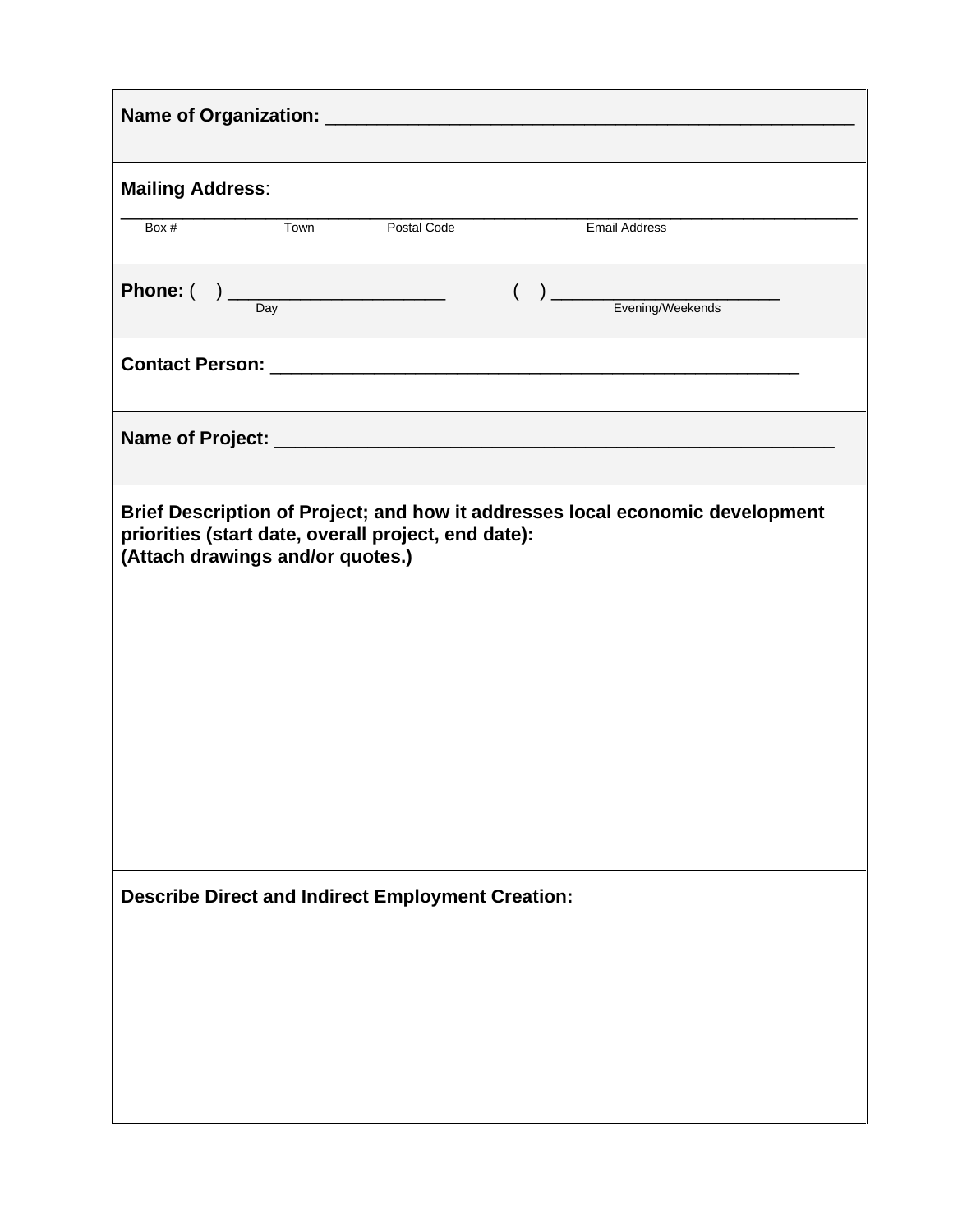| <b>Project Budget:</b>                                                                                                                                                                                                                               |
|------------------------------------------------------------------------------------------------------------------------------------------------------------------------------------------------------------------------------------------------------|
|                                                                                                                                                                                                                                                      |
|                                                                                                                                                                                                                                                      |
|                                                                                                                                                                                                                                                      |
|                                                                                                                                                                                                                                                      |
|                                                                                                                                                                                                                                                      |
|                                                                                                                                                                                                                                                      |
|                                                                                                                                                                                                                                                      |
| Source of Funds (in bank, secured, loan, etc.)                                                                                                                                                                                                       |
|                                                                                                                                                                                                                                                      |
| Funds Requested: \$                                                                                                                                                                                                                                  |
|                                                                                                                                                                                                                                                      |
| All applicants are to include: most recent audited/approved annual return/ financial<br>statement, organizational structure, board members, current financial statements and<br>other information you feel would be helpful to the review committee. |

I certify that the information supplied in the application is correct and accurate, and that I have read and agree to the criteria, terms, conditions and requirements as set out in the application package.

\_\_\_\_\_\_\_\_\_\_\_\_\_\_\_\_\_\_\_\_\_\_\_\_\_\_\_\_\_\_\_\_\_\_\_\_\_\_\_\_\_\_ \_\_\_\_\_\_\_\_\_\_\_\_\_\_\_\_\_\_\_\_\_\_\_\_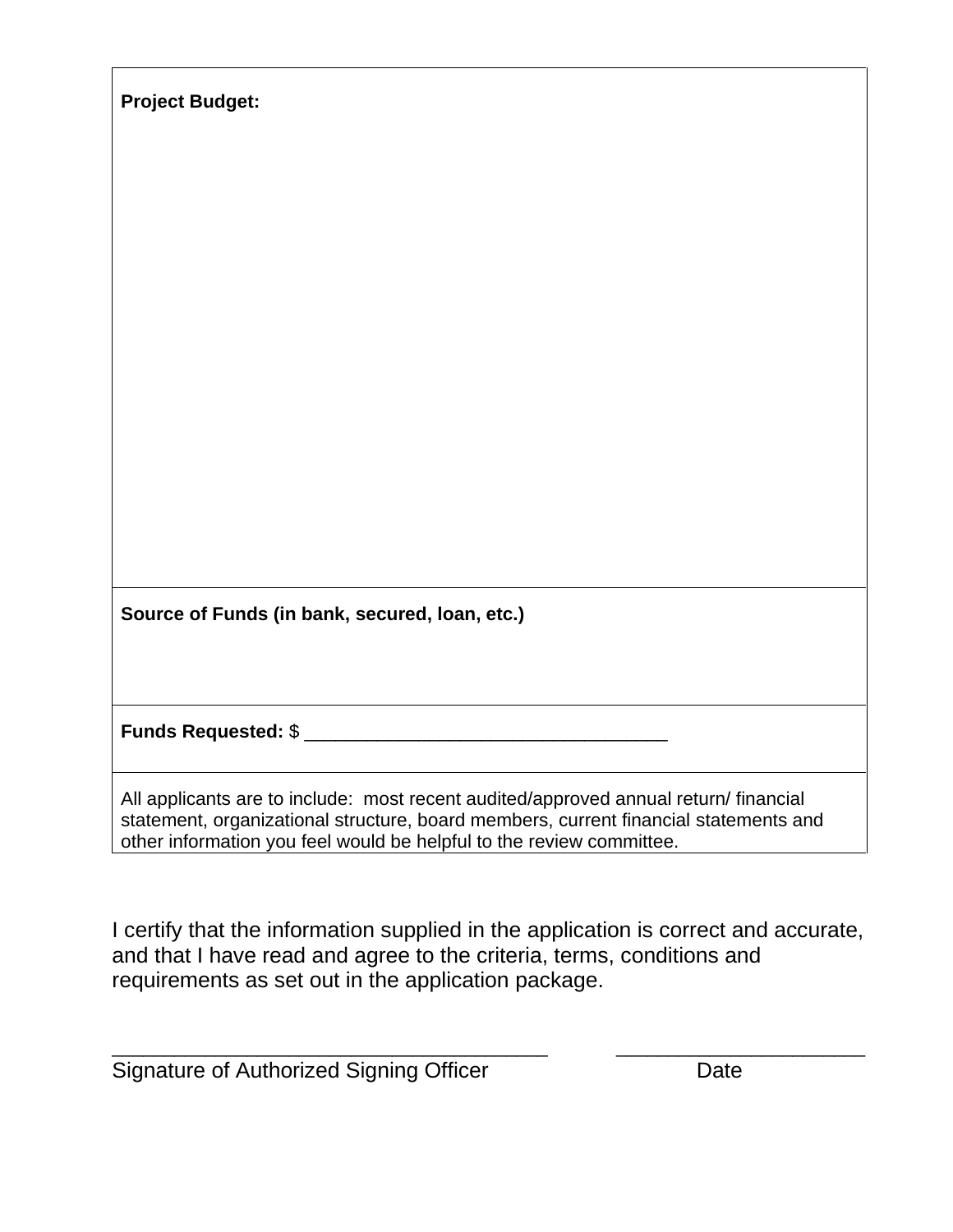### **ECONOMIC DEVELOPMENT FUNDS PROGRAM TERMS**

- 1. Where the total Project cost actually incurred by the Project is less than the total Project costs indicated in the approval letter contribution shall be reduced proportionately.
- 2. The Project shall be operated in compliance with all applicable laws, including (without limitation) all employment laws, the Manitoba Building Code and all federal and Manitoba human rights legislation, during all phases of the Project.
- 3. Such permits, licenses, consents and other authorization, including liability insurance as may be required to permit the carrying out of the Project shall be obtained by the Project Sponsor prior to the commencement of any project activity.
- 4. CFWI shall not be liable for any injury to or loss or damage suffered by the Project Sponsor, by the Project Sponsor's officers, employees, agents, contractors, clients or by users and visitors of the project while underway or after its completion, including (without limitation) death or economic loss, caused by or in any way related to compliance with these Program Regulations or the carrying out of the Project.
- 5. Nothing in the Project Application or Approval shall be construed so as to authorize the Project Sponsor to contract for or incur any obligation on behalf of CFWI.
- 6. Nothing in the Project Application or Approval shall be construed so as to create the relationship of employer and employee between CFWI and the employees of the Project Sponsor.
- 7. The Project is subject to audit by CFWI.
- 8. The Project Sponsor shall forward to such places as CFWI directs, written reports as are requested by CFWI providing a detailed statement, certified correct by the authorized signing officer for the Project Sponsor.
- 9. If at any time, in the opinion of CFWI, the Project Sponsor has failed to conduct the Project in a manner acceptable to CFWI or has failed to comply with these Program Regulations, CFWI may immediately withdraw the approval by giving written notice thereof to the Project sponsor.
- 10. During the course of the work, a Project sign or signs consistent with graphics guidelines, specifying that the Project has received support from CFWI, or such other wording to like effect as may be determined by CFWI shall be erected and maintained.
- 11. Where required by CFWI, upon completion of the Project a permanent sign or plaque shall be erected and maintained upon the site of work.